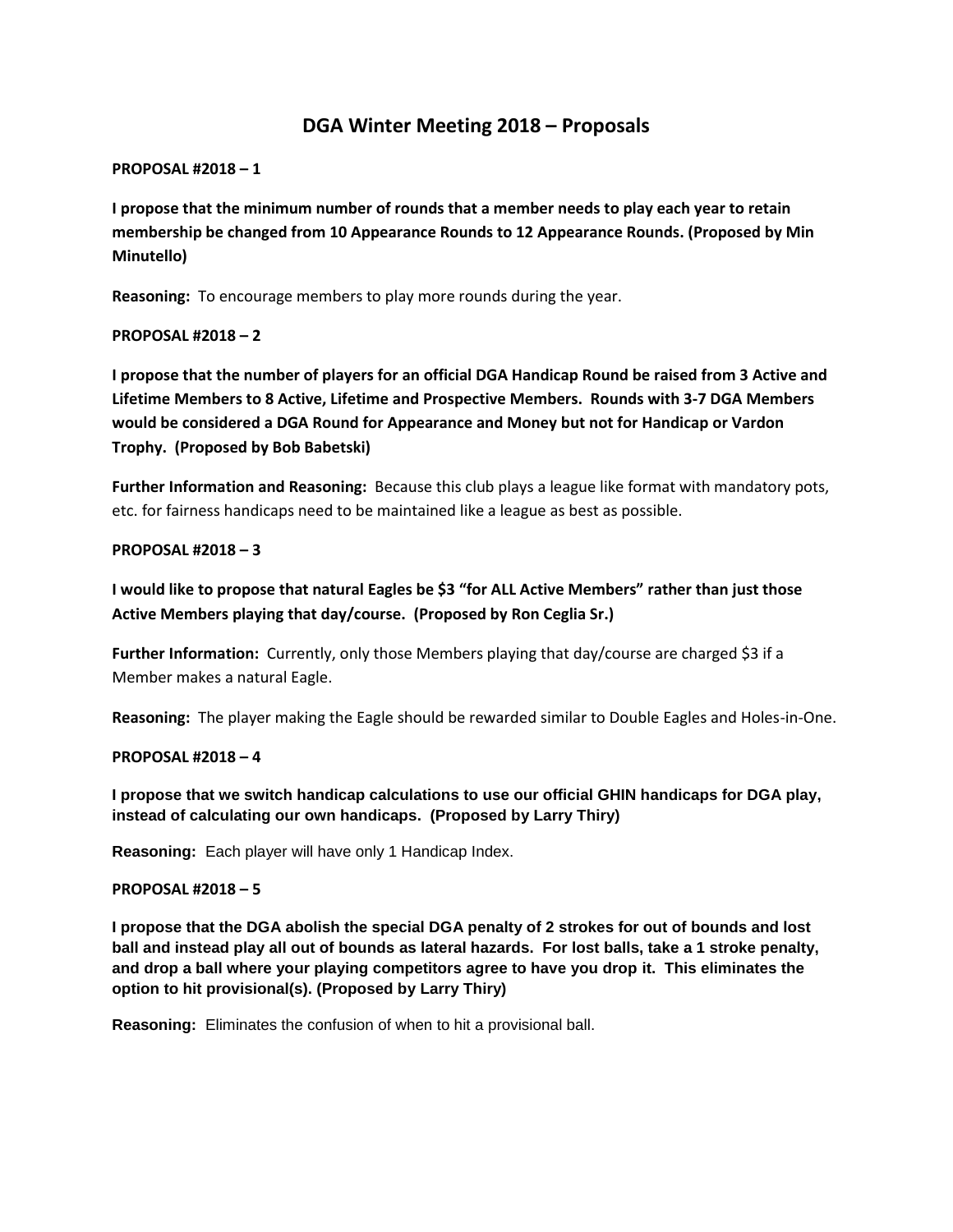#### **PROPOSAL #2018 – 6**

**I propose a different World Series Points system to address issues that were raised last year concerning how and when World Series Points are calculated and distributed. See Appendix 1 for details. (Proposed by John Rutigliano)**

**Reasoning:** Eliminate confusion and award points based on position of finish and number of players for each round.

### **PROPOSAL #2018 – 7**

**I propose that all Active DGA Members MUST participate in the World Series competition. (Proposed by John Rutigliano).**

**Reasoning:** It is the Club Championship and everyone should participate.

#### **PROPOSAL #2018 – 8**

**I propose that all official handicap rounds played after World Series Day (in September) be awarded World Series Points rather than wait until the next year's Handicap Season. (Proposed by Doug Conway).**

**Reasoning:** Let's consider the rounds played between World Series Day and the next Handicap Season start date the same way the PGA Tour now plays a "wrap around" season.

### **PROPOSAL #2018 – 9 (If Proposal #2018 – 6 does not pass)**

**I propose World Series Points be awarded based on the number of players for a given round rather than the number of players who signed up for World Series. (Proposed by Doug Conway).**

**Reasoning:** Before the Points System a member could earn a "leg" toward qualifying for World Series Day based on 8 or more member playing a given round. It did not require that all of those Members were signed up for World Series. Let's simplify the awarding of points.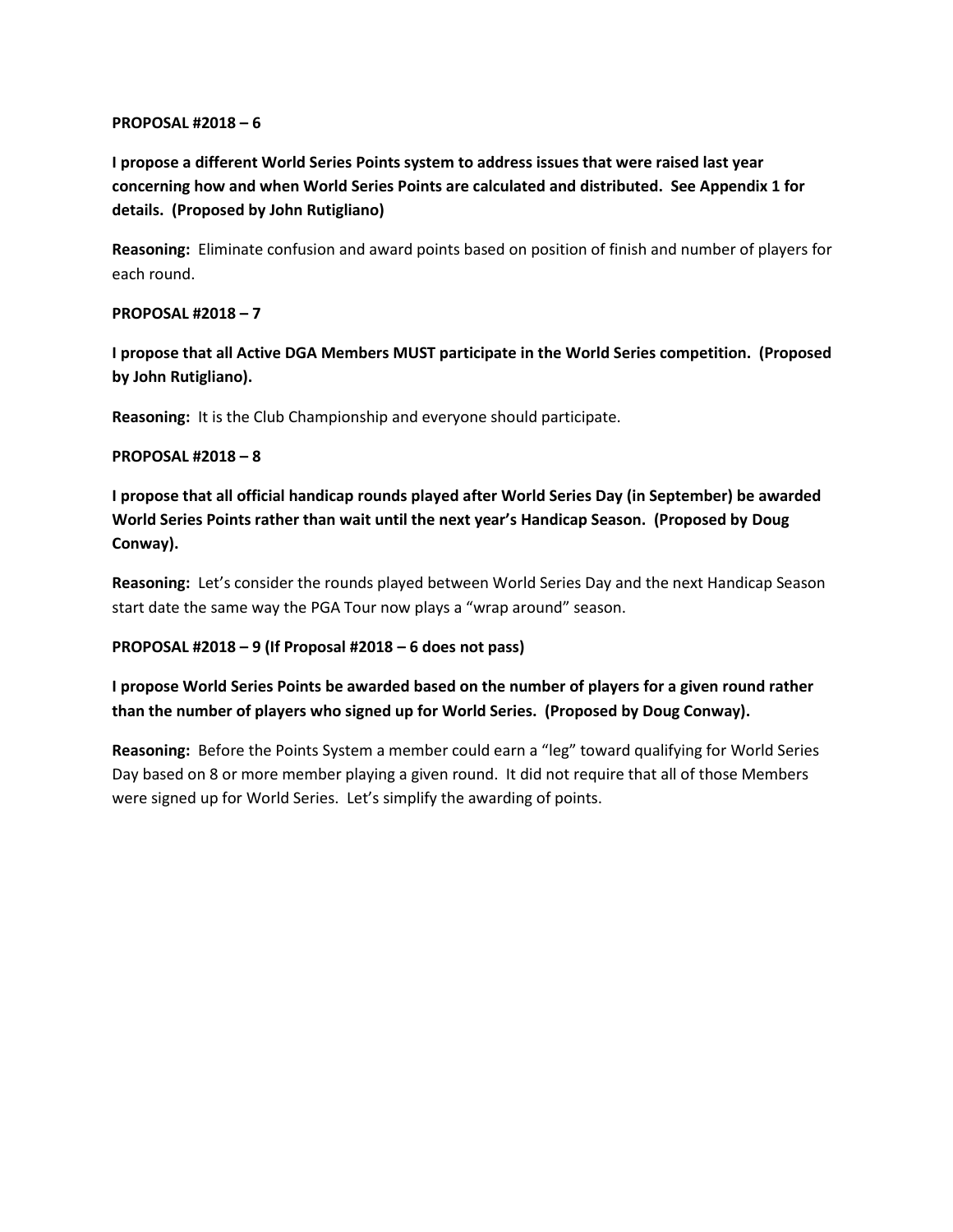#### **PROPOSAL #2018 – 10**

**I propose that we play Partner rounds at 80% handicap FOR THE PURPOSE OF THE PARTNERS MATCH ONLY, and use regular GHIN or DGA handicaps (see (1) above) for the individual tournament scores. (Proposed by Larry Thiry).**

**Further Information:** The current record of the Bobbies leaves little doubt that something has to change, and the horrible won/lost record of low handicappers supports that conclusion.

I propose we use the following formula:

Current course handicap x 0.8 = partners handicap (truncate tenths)

Example:  $18 \times 0.8 = 14.4$  (truncate to 14)

or 22 x 0.8 = 17.6 (truncate to 17)

 $7 \times 0.8 = 5.6$  (truncate to 5)

If the membership agrees, we can use this change for the 2018 season on a trial basis, and vote again next year on whether to adopt the 80% rule permanently.

### **PROPOSAL #2018 – 11**

## **I propose that Partner teams cannot be together for more than 3 consecutive years**. **(Proposed by Frank Thiry).**

**Reasoning:** As Commissioner of the Partners Tournament, I am concerned about the declining participation, apparent lack of enthusiasm and possible decrease of interest among our members. As I see it, the majority of this is due to several real or assumed factors, as follows:

- 1. Complacency of Partner Teams staying partners too long.
- 2. Resistance of splitting up, not wanting to hurt the other guys feelings.
- 3. Absence of "P-Tournament parity", caused by the dominance of one team.
- 4. Tournament has gotten "hum-drum" and "stale", and needs a something different, a fresh look.